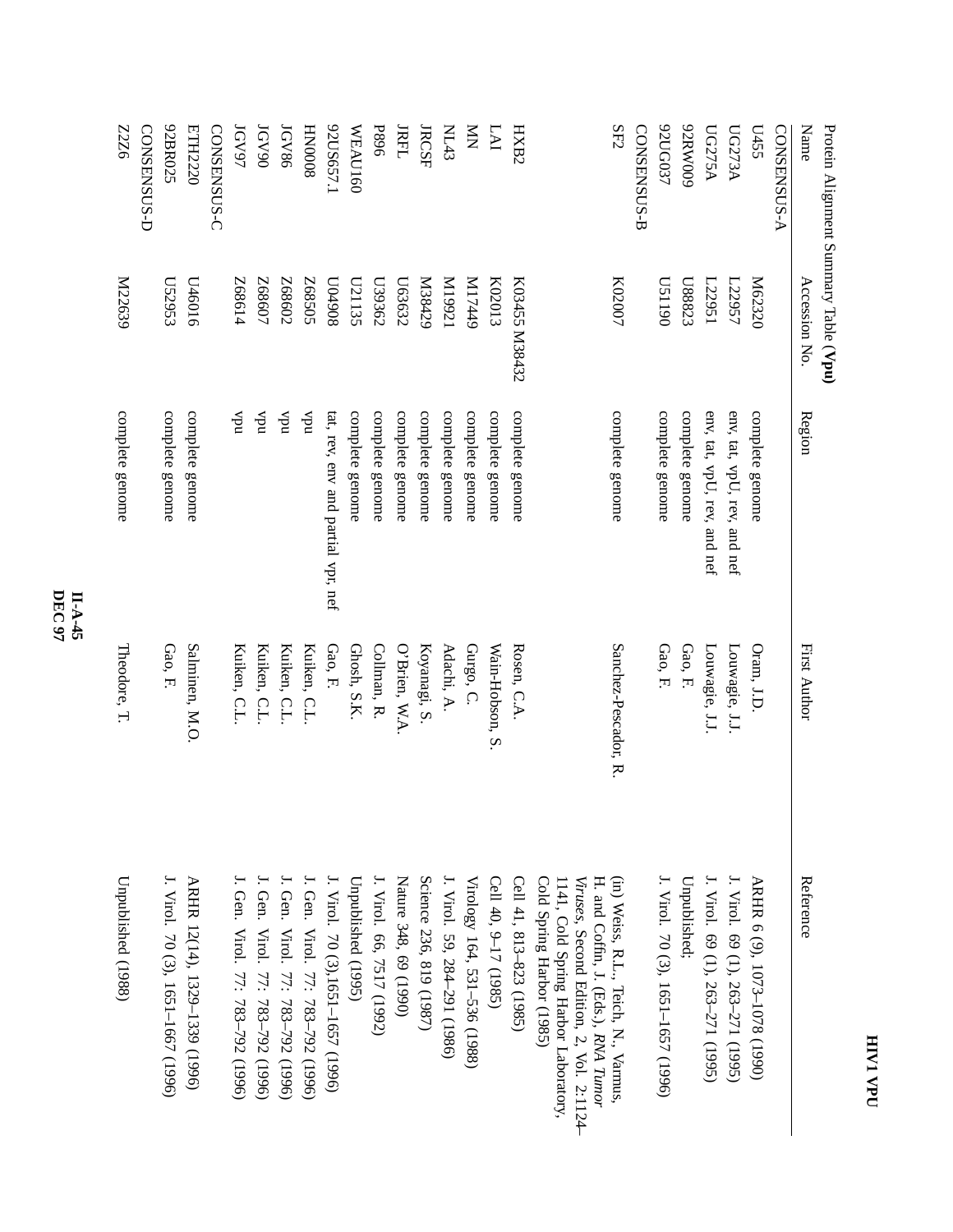| 50             | K03458   | nef, 3' LTR<br>pol, vif, vpr, tat, rev, vpu, env, | Srinivasan, A.        | Gene 52, 71-82 (1987)              |
|----------------|----------|---------------------------------------------------|-----------------------|------------------------------------|
| <b>NOK</b>     | K27323   | complete genome                                   | Spire, B.             | Gene 81, 275-284 (1989)            |
| <b>TZ012</b>   | L0407    | envelope V1-V3 vpu partial                        | Siwka, W.             | ARHR 10 (12), 1753-1754 (1994)     |
| <b>TZ064</b>   | U12413   | envelope V1-V3 vpu partial                        | Siwka, W.             | ARHR 10 (12), 1753-1754 (1994)     |
| <b>TZ030</b>   | U12411   | envelope V1-V3 vpu partial                        | Siwka, W.             | ARHR 10 (12), 1753-1754 (1994)     |
| TZ017          | L12409   | envelope V1-V3 vpu partial                        | Siwka, W.             | ARHR 10 (12), 1753-1754 (1994)     |
| <b>IVM</b>     | K03456   | complete genome                                   | Alizon, M             | Cell 46, 63-74 (1986)              |
| S4ZR085        | L88822   | complete genome                                   | Gao, F.               | Unpublished                        |
| 94UG1141       | L88824   | complete genome                                   | Gao, F.               | Unpublished                        |
| CONSENSUS-E    |          |                                                   |                       |                                    |
| CM240X         | L14572   | ndA<br>V3 region, envelope tat nef rev            | Mascola, J.J.         | J. Infect. Dis. 169, 48–54 (1993)  |
| 93TH253        | 6811SQ   | complete genome                                   | Gao, F.               | J. Virol. 70 (3), 1651-1657 (1996) |
| CONSENSUS-F    |          |                                                   |                       |                                    |
| <b>BZ126A</b>  | L22082   | env tat rev nef vpu                               | Louwagie, J.          | ARHR 10 (5), 561-567 (1994)        |
| <b>BZ163A</b>  | L22085   | env tat rev nef vpu                               | Louwagie, J.          | ARHR 10, 561 (1994)                |
| 93BR029.4      | AF005495 | complete genome                                   | Gao, F.               | Unpublished                        |
| 93BR020.1      | AF005494 | complete genome                                   | Gao, F.               | Unpublished                        |
| L40561         | AF005496 | complete genome                                   | Gao, F.               | Unpublished                        |
| CONSENSUS-G    |          |                                                   |                       |                                    |
| 92NG083.2      | U88826   | complete genome                                   | Gao, F.               | Unpublished (1997)                 |
| 92NG003.1      | L88825   | complete genome                                   | Gao, F.               | Unpublished (1997)                 |
| CONSENSUS-O    |          |                                                   |                       |                                    |
| <b>ANT70C</b>  | L20587   | complete genome                                   | Vanden Haesevelde, M. | J. Virol. 68 (3), 1586–1596 (1994) |
| <b>MVP5180</b> | L20571   | complete genome                                   | Gurtler, L.           | J. Virol. 68, 1581–1585 (1994)     |
| CONSENSUS-CPZ  |          |                                                   |                       |                                    |
| <b>CPZGAB</b>  | X52154   | complete genome                                   | Huet, T.              | Nature 345 (6273), 356–359 (1990)  |
| <b>CPZANT</b>  | 022250   | gag, pol, vif, vpr, tat, rev, vpu,<br>partial env | Vanden Haesevelde.C.  | Virology 221, 346 (1996)           |
|                |          |                                                   |                       |                                    |

**HIV1**

 **VPU**

**DEC 97 II-A-46**